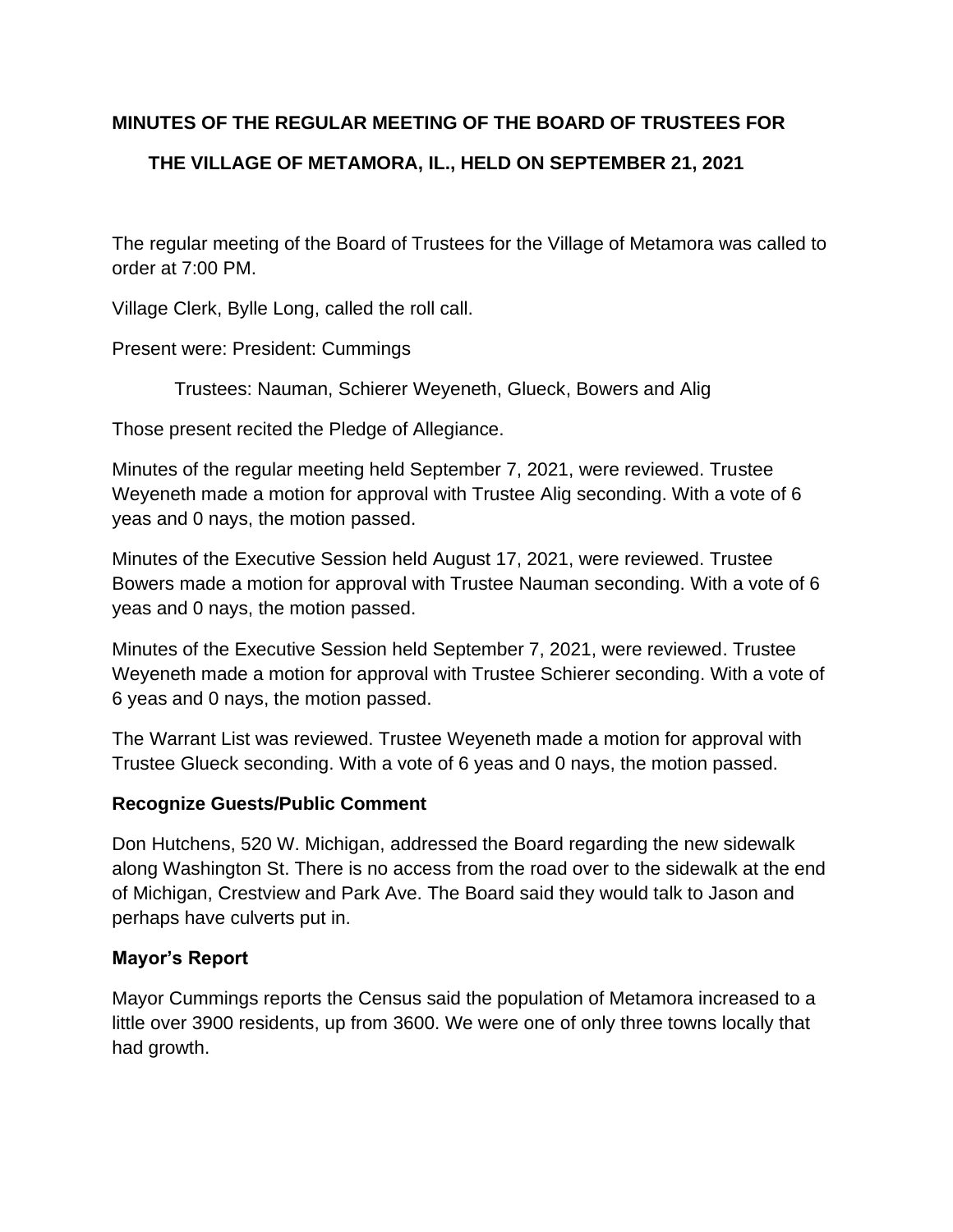Next, he asked for a motion to approve the RMA Insurance for 2021/2022. There is no increase in the cost this year. Trustee Nauman made a motion for approval with Trustee Weyeneth seconding. With a vote of 6 yeas and 0 nays, the motion passed.

Mayor Cummings said the Park District has requested our police dept. be the primary force for protection at Black Partridge Park instead of the county. This will be discussed at length at the committee meeting with Chief Rebman.

He asked for a motion for approval of the raise for the Public Works Director that has been discussed. Trustee Schierer made a motion to approve a \$2.00 per hour raise for the PW Director with Trustee Alig seconding. With a vote of 6 yeas and 0 nays, the motion passed.

Mayor Cummings asked for a motion to approve the raise for the police officers, full and part time, of \$1.00 per hour. Trustee Schierer made a motion for approval with Trustee Glueck seconding. With a vote of 6 yeas and 0 nays, the motion passed.

Trustee Nauman said he would like to discuss raises for the office in Executive Session.

# **Attorney's Report**

There was no report.

# **Engineer's Report**

Bob Kolhaus gave updates on the following:

- 1. Niles St. Watermain Project
- 2. ARPA monies the Village is to receive. First payment received in the amount of \$251,428.82. Second payment will be distributed next year.
- 3. Drainage Improvement Projects.
- 4. Seal Coating, Spray Patching work.
- 5. City Hall Electrical Upgrades
- 6. Zoning Issues 416 E Chatham St.
- 7. Fire Station Roof Repair
- 8. Demo of Niles St. House

### **Treasurer's Report**

Treasurer Garber gave the following report:

### CASH BALANCES

Cash balances as of August 31, 2021, increased \$76,739, or a 1.25% increase from July 31, 2021.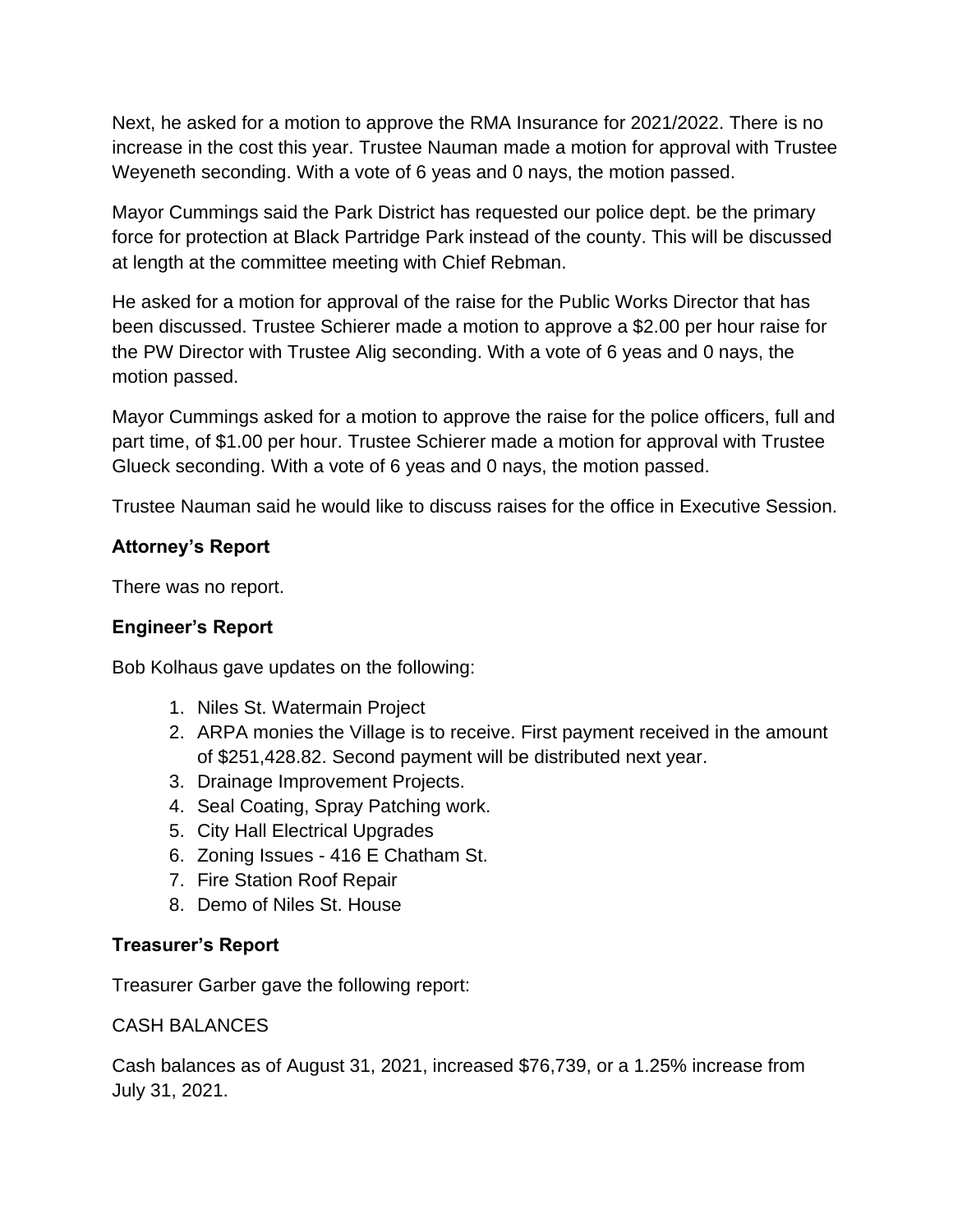MAJOR RECEIPTS

| State of Illinois               | \$93,677 |
|---------------------------------|----------|
| Motor Fuel Taxes                | \$12,099 |
| <b>MAJOR DISBURSEMENTS</b>      |          |
| <b>Blue Cross Blue Shield</b>   | \$12,085 |
| <b>Constellation New Energy</b> | \$11,738 |
| <b>Fred Schrepfer Concrete</b>  | \$13,074 |
|                                 |          |

### INVESTMENTS

Funds were invested during the month of August, 2021, in the Money Market at Commerce Bank earning interest at .05%. The Goodfield State Bank investments earned interest for the month of August, 2021, on Insured Cash Sweep Account at .25% and the Money Market at .099%.

### **Public Works Department**

Trustee Nauman made a motion to approve the Labor Union Contract Amendment and Trustee Alig seconded. With a vote of 6 yeas and 0 nays, the motion passed.

He set a committee meeting for Tuesday, September 28, 2021, starting at 5:30PM. Other committee meetings will follow.

### **Police/Fire/ESD**

There was no report.

### **Finance/Economic Development/ Insurance/Special Projects**

There was no report.

#### **Old Business**

There was none.

#### **New Business**

There was none.